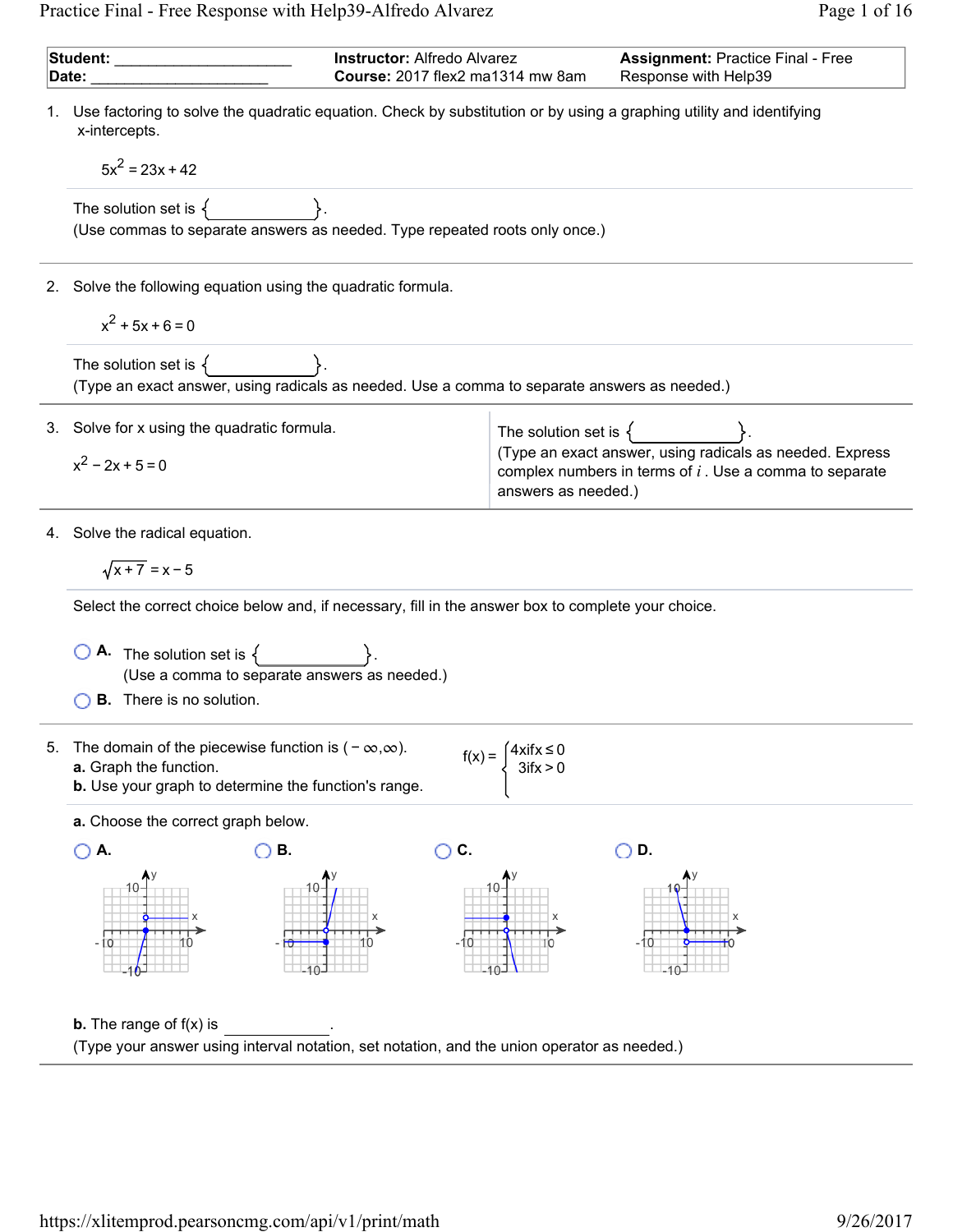## Practice Final - Free Response with Help39-Alfredo Alvarez Page 2 of 16

6. The domain of the piecewise function is 
$$
(-\infty, \infty)
$$
.  
\na. Graph the function.  
\nb. Use your graph to determine the function's range.  
\na. Choose the correct graph below.  
\n7. Find the difference quotient of f; that is, find  $\frac{f(x+h) - f(x)}{h}$ ,  $h \ne 0$ , for the following function. Be  
\n  
\n  
\n8. Find the domain of the function.  
\n8. Find the domain of the function.  
\n  
\n $f(x) = \sqrt{2-2x+4}$   
\n  
\n $f(x+h) - f(x) = \frac{(Simplify your answer.)}{h}$   
\n  
\n8. Find the domain of the function.  
\n $f(x) = \sqrt{40-5x}$   
\n  
\n $f(x) = \sqrt{40-5x}$   
\n  
\n $f(x) = \sqrt{40-5x}$   
\n  
\n $f(x) = \sqrt{40-5x}$   
\n  
\n $f(x) = \sqrt{40-5x}$   
\n  
\n $f(x) = \sqrt{40-5x}$   
\n  
\n $f(x) = \sqrt{40-5x}$ 

What is the domain of f?

(Type your answer in interval notation.)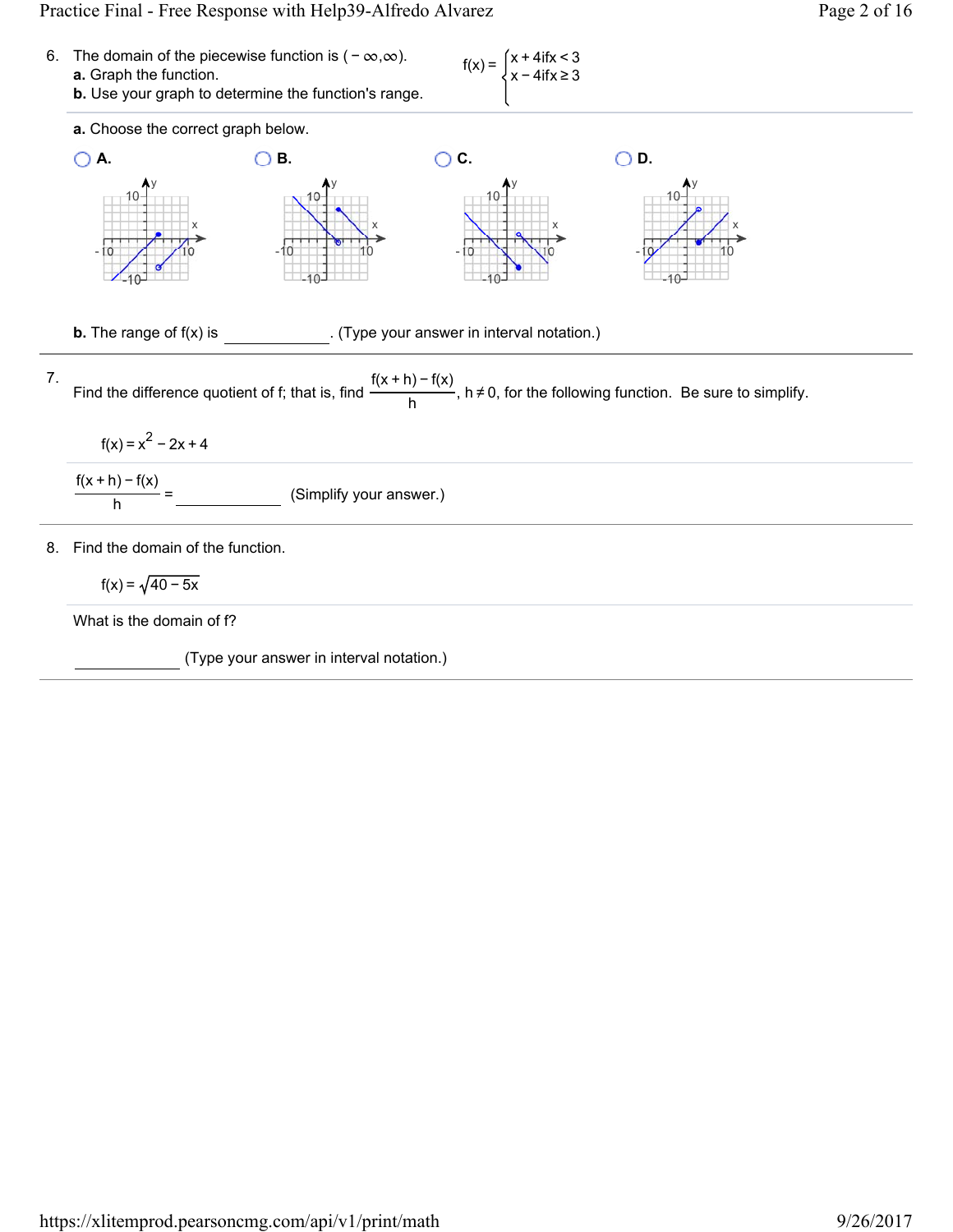$f(x) = 2x^{2} - 18x + 36$ ,  $g(x) = x - 6$ 

 $(f+g)(x) =$  (Simplify your answer.)

What is the domain of  $f + g$ ?

O 
$$
\left(\frac{30}{17}, \infty\right)
$$
  
O  $\left(-\infty, \frac{30}{17}\right) \cup \left(\frac{30}{17}, \infty\right)$   
O  $\left(-\infty, \infty\right)$   
O  $\left[0, \infty\right)$ 

 $(f - g)(x) =$  (Simplify your answer.)

What is the domain of f - g?

$$
\begin{pmatrix} 30 \\ \frac{1}{17}, \infty \end{pmatrix}
$$

- $\bigcirc$  ( − ∞,∞)
- $\bigcirc$   $[0, \infty)$
- $\bigcirc$  ( ∞,2)∪(2,∞)

 $(fg)(x) =$ 

What is the domain of fg?

$$
Q = \left(\frac{42}{19}, \infty\right)
$$
  
\n
$$
Q = (-\infty, \infty)
$$
  
\n
$$
Q = (-\infty, 6) \cup (6, \infty)
$$
  
\n
$$
Q = -\infty, \frac{42}{19} \cup \left(\frac{42}{19}, \infty\right)
$$
  
\n
$$
\left(\frac{f}{g}\right)(x) = \underline{\hspace{1cm}} \text{ (Simplify your answer.)}
$$
  
\nWhat is the domain of  $\frac{f}{g}$ ?\n  
\n
$$
Q = (-\infty, 6) \cup (6, \infty)
$$
  
\n
$$
Q = (-\infty, \infty)
$$
  
\n
$$
Q = (0, \infty)
$$
  
\n
$$
Q = (6, \infty)
$$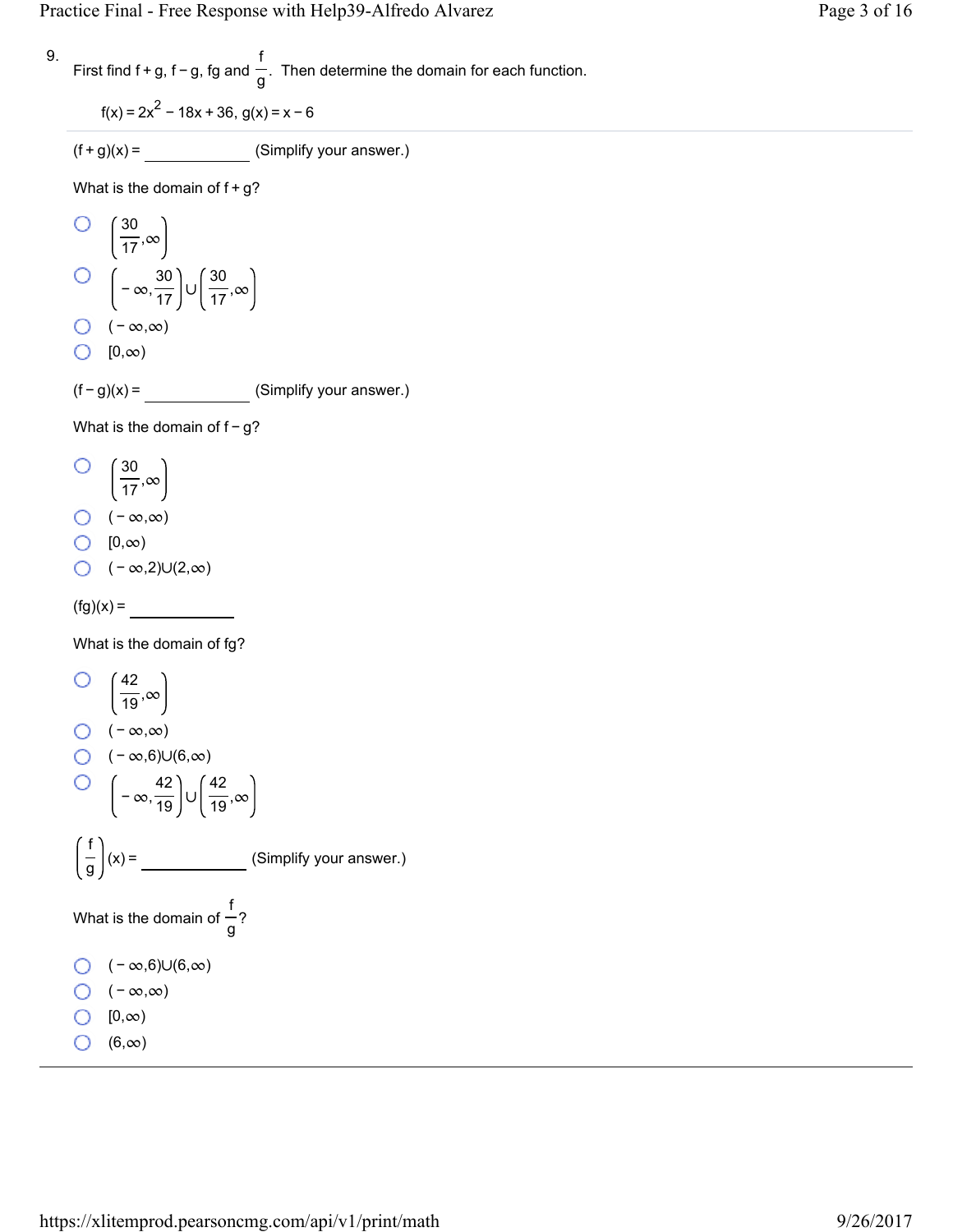Practice Final - Free Response with Help39-Alfredo Alvarez Page 4 of 16

| 10. For $f(x) = 4 - x$ and $g(x) = 3x^2 + x + 6$ , find the following functions. |  |
|----------------------------------------------------------------------------------|--|
|----------------------------------------------------------------------------------|--|

| <b>a.</b> (f $\circ$ g)(x); <b>b.</b> (g $\circ$ f)(x); <b>c.</b> (f $\circ$ g)(3); <b>d.</b> (g $\circ$ f)(3) |  |  |  |
|----------------------------------------------------------------------------------------------------------------|--|--|--|
|----------------------------------------------------------------------------------------------------------------|--|--|--|

**a.**  $(f \circ g)(x) =$ (Simplify your answer.)

**b.**  $(g \circ f)(x) =$ (Simplify your answer.)

**c.**  $(f \circ g)(3) =$ 

**d.**  $(g \circ f)(3) =$ 

11. Find the distance between the pair of points.

 $(5,9)$  and  $(2,5)$ 

The distance between the points is **the united was constant** units. (Round to two decimal places as needed.)

12. Find the midpoint of the line segment with the given endpoints.

 $(8, 2)$  and  $(6, 10)$ 

The midpoint of the segment is  $\qquad \qquad$ . (Type an ordered pair.)

13. Complete the square and write the equation of the circle in standard form. Then determine the center and radius of the circle to graph the equation.

$$
x^2 + y^2 + 6x + 4y - 12 = 0
$$

The equation in standard form is (Simplify your answer.)

Use the graphing tool to graph the circle.

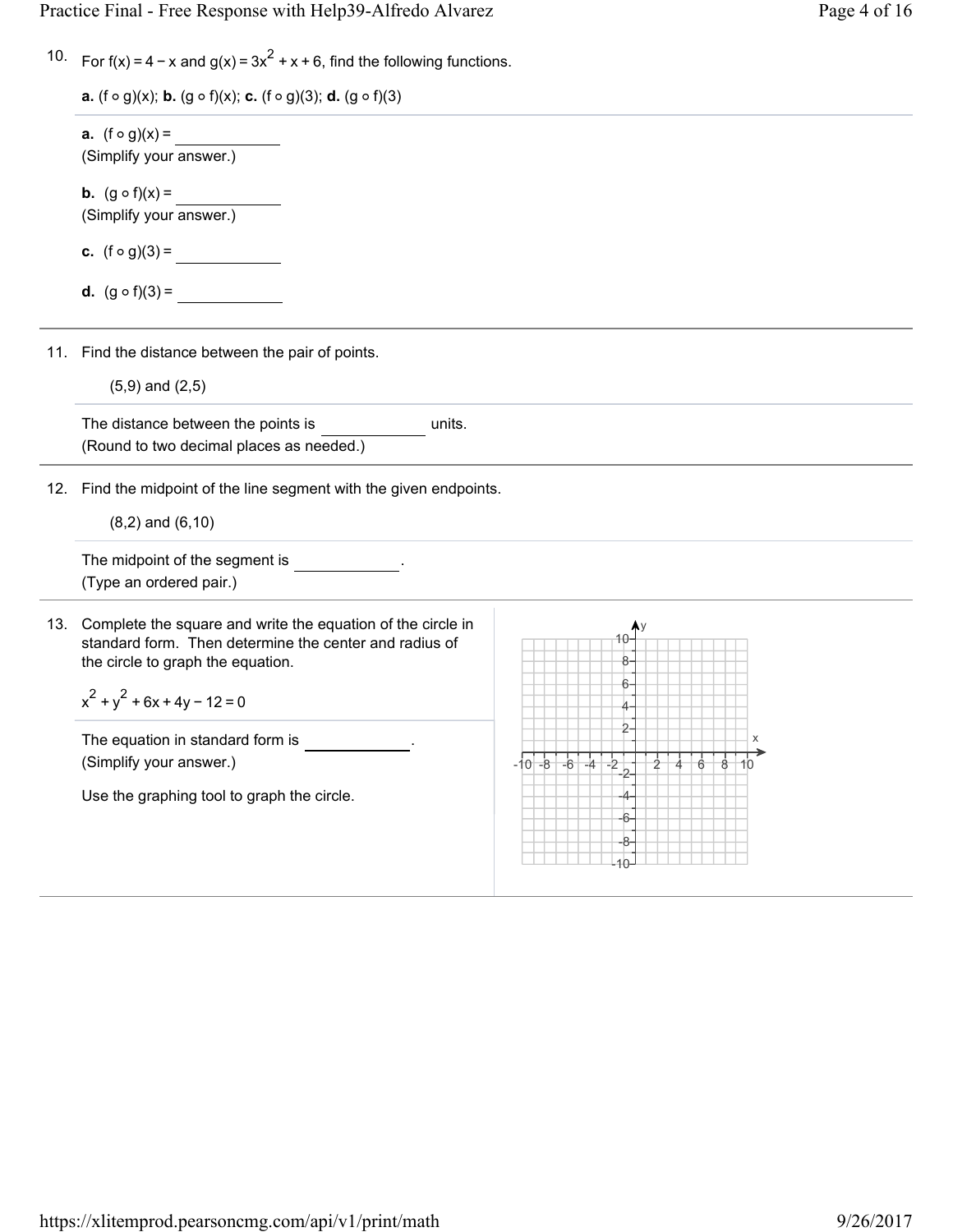Practice Final - Free Response with Help39-Alfredo Alvarez Page 5 of 16

x

 $-6$   $-4$   $-2$   $1$   $1$   $2$   $4$   $6$ 

y

1 2

-4 -3 -2 -1

14. Use the vertex and intercepts to sketch the graph of the quadratic function. Give the equation for the parabola's axis of symmetry. Use the parabola to identify the function's domain and range.

 $f(x) = x^2 + 3x - 4$ 

Use the graphing tool to graph the equation. Use the vertex and one of the intercepts to graph the equation.

15. Use the vertex and intercepts to sketch the graph of the The axis of symmetry is . (Type an equation.) Identify the function's domain. The domain is (Type the answer in interval notation.) Identify the function's range. The range is ... (Type the answer in interval notation.) -8 -7 -6 -5 quadratic function. Give the equation of the parabola's axis of symmetry. Use the graph to determine the domain and range of the function.  $f(x) = 2x - x^2 + 8$ Use the graphing tool to graph the equation. Use the vertex and one of the intercepts to draw the graph. The axis of symmetry is . (Type an equation.) The domain of the function is (Type your answer in interval notation.) The range of the function is (Type your answer in interval notation.)  $-10 - 8 - 6 - 4 - 2 + 246$ -10 -8 -6 -4 -2 2 4 6 8 10 x y

16. Solve the equation  $x^3 + 2x^2 - 5x - 6 = 0$  given that 2 is a zero of  $f(x) = x^3 + 2x^2 - 5x - 6$ .

The solution set is  $\{$   $\}$ . (Use a comma to separate answers as needed.)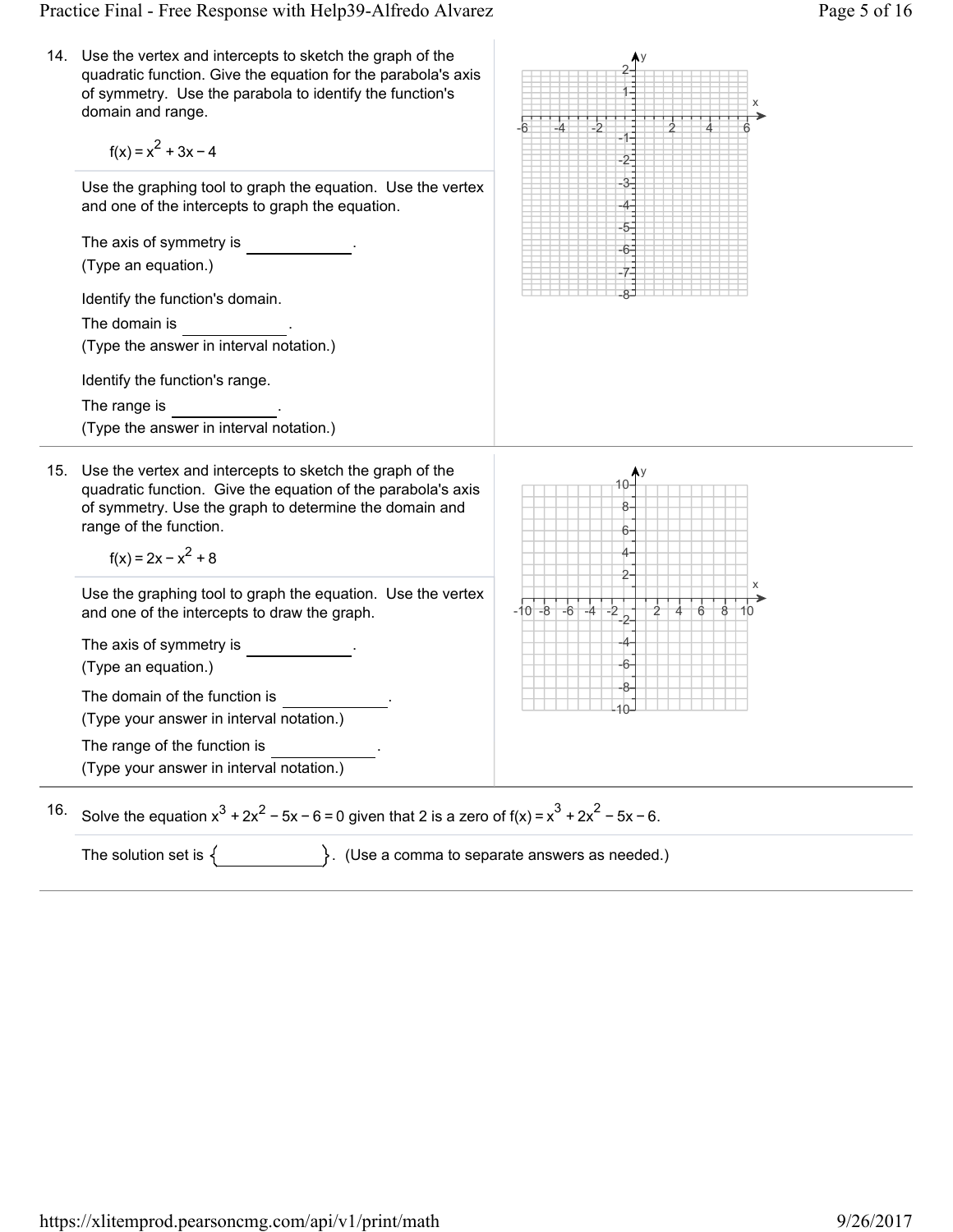17. The following equation is given.

 $x^{3}$  – 2 $x^{2}$  – 9x + 18 = 0

**a.** List all rational roots that are possible according to the Rational Zero Theorem.

(Use a comma to separate answers as needed.)

**b.** Use synthetic division to test several possible rational roots in order to identify one actual root.

One rational root of the given equation is . (Simplify your answer.)

**c.** Use the root from part (**b.**) and solve the equation.

The solution set of  $x^3 - 2x^2 - 9x + 18 = 0$  is  $\{ \}$ . (Simplify your answer. Type an exact answer, using radicals as needed. Use integers or fractions for any numbers in the expression. Use a comma to separate answers as needed.)

18. Answer the following questions about the equation below.

 $6x^3 + 37x^2 - 34x + 7 = 0$ 

(a) List all rational roots that are possible according to the Rational Zero Theorem.

**A.**  $\pm 1, \pm 7, \pm \frac{1}{6}, \pm \frac{7}{6}, \pm \frac{1}{6}, \pm \frac{7}{6}, \pm \frac{1}{6}, \pm \frac{1}{2}$ 2 7 2 1 3 7 3 1 6 7 6 **B.**  $\pm 1, \pm 2, \pm 3, \pm 6, \pm \frac{1}{7}, \pm \frac{1}{7}, \pm \frac{1}{7}, \pm \frac{1}{7}$ 7 2 7 3 7 6 7

- **C.**  $\pm 1, \pm 2, \pm 3, \pm 6$
- $O.D. \pm 1, \pm 7$

(b) Use synthetic division to test several possible rational roots in order to identify one actual root.

One rational root of the given equation is .

(Simplify your answer.)

(c) Use the root from part (b) to solve the equation.

The solution set is  $\{$  .  $\}$  . (Simplify your answer. Type an exact answer, using radicals as needed. Use integers or fractions for any numbers in the expression. Use a comma to separate answers as needed.)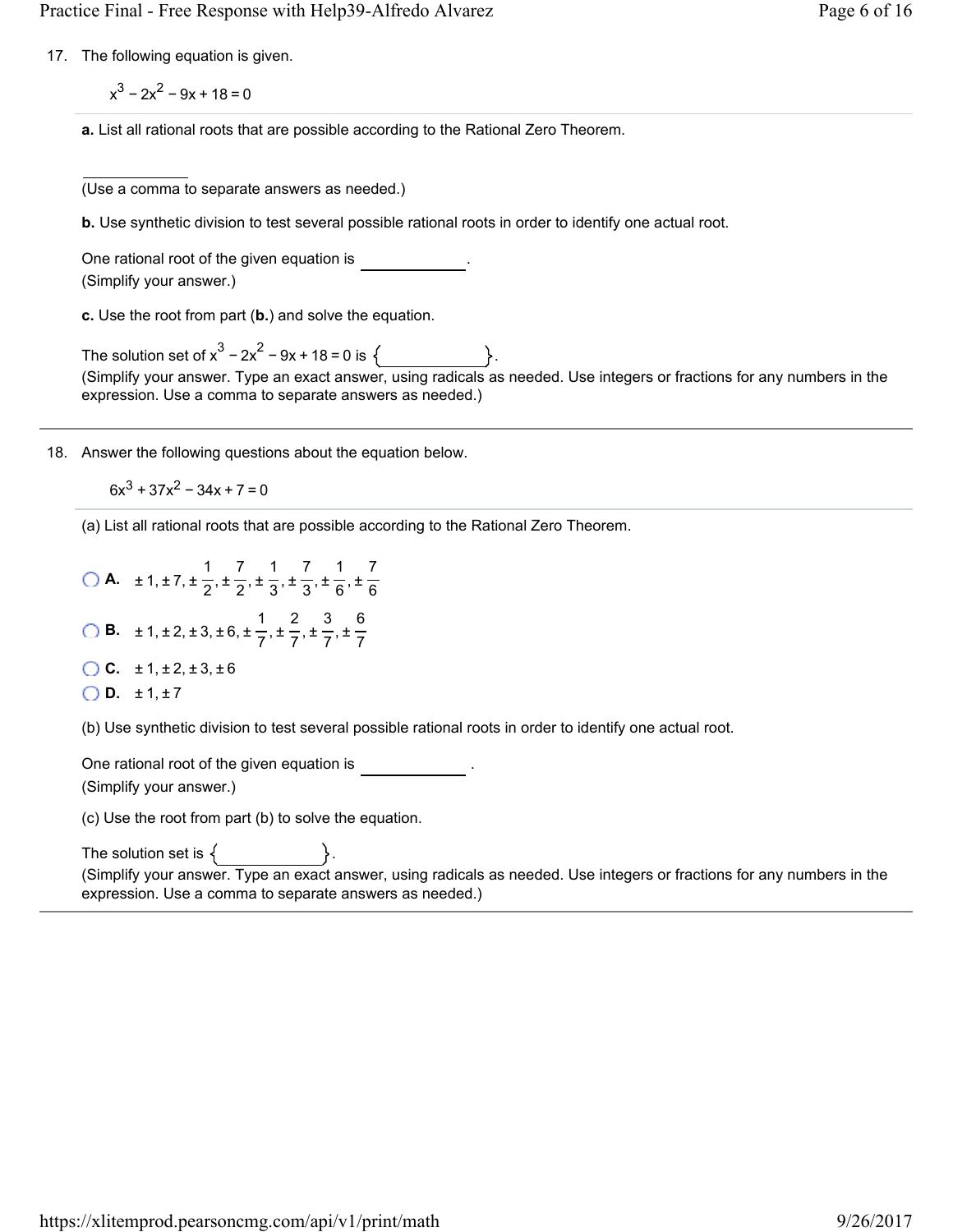Practice Final - Free Response with Help39-Alfredo Alvarez Page 7 of 16

19. Find the vertical asymptotes, if any, and the values of x corresponding to holes, if any, of the graph of the rational function.

f(x) = x−7  $x^2$  – 12x + 35

Select the correct choice below and, if necessary, fill in the answer box(es) to complete your choice. (Type an integer or a fraction. Use a comma to separate answers as needed.)

 $\bigcirc$  **A.** Hole(s) at  $x =$ 

**B.** Vertical asymptote(s) at  $x =$ 

**C.** Vertical asymptote(s) at  $x =$  and hole(s) at  $x =$ 

**D.** There are no discontinuities.

20. Find the horizontal asymptote, if any, of the graph of the rational function.

$$
f(x) = \frac{16x}{9x^2 + 7}
$$

Select the correct choice below and, if necessary, fill in the answer box to complete your choice.

**O A.** The horizontal asymptote is \_\_\_\_\_\_\_\_\_\_\_\_. (Type an equation.)

**B.** There is no horizontal asymptote.

21. Find the horizontal asymptote, if any, of the graph of the rational function.

$$
g(x) = \frac{36x^2}{9x^2 + 1}
$$

Select the correct choice below and, if necessary, fill in the answer box to complete your choice.

◯ A. The horizontal asymptote is \_\_\_\_\_\_\_\_\_\_\_\_\_. (Type an equation.)

**B.** There is no horizontal asymptote.

22. Find the domain of the logarithmic function.

$$
f(x) = \log (7 - x)
$$

The domain of  $f(x) = \log (7 - x)$  is (Type your answer in interval notation.)

23. Use properties of logarithms to expand the logarithmic expression as much as possible. Evaluate logarithmic expressions without using a calculator if possible.

$$
\log_{b}\left(\frac{x^{3}y}{z^{2}}\right)
$$
\n
$$
\log_{b}\left(\frac{x^{3}y}{z^{2}}\right) = \underline{\qquad}
$$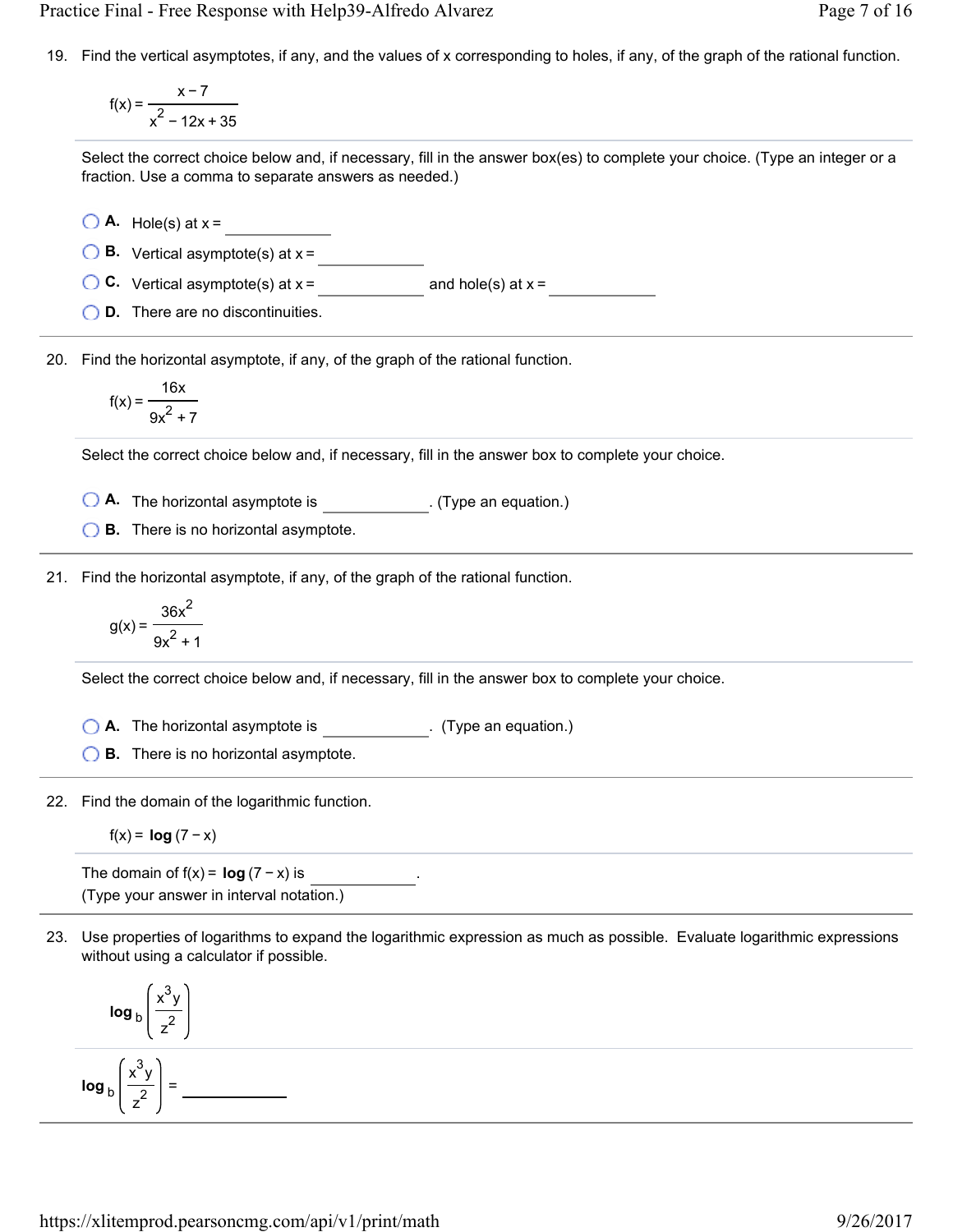Practice Final - Free Response with Help39-Alfredo Alvarez Page 8 of 16

24. Use properties of logarithms to expand the logarithmic expression as much as possible. Evaluate logarithmic expressions without using a calculator if possible.

$$
\ln\left[\frac{x^8\sqrt{x^2+4}}{(x+4)^5}\right]
$$

$$
\ln\left[\frac{x^8\sqrt{x^2+4}}{(x+4)^5}\right] =
$$

25. Solve the following exponential equation by expressing each side as a power of the same base and then equating exponents.

$$
4^{x+8} = 32^{x-4}
$$

The solution set is  $\{$ 

26. Solve the following exponential equation by taking the natural logarithm on both sides. Express the solution in terms of natural logarithms. Then, use a calculator to obtain a decimal approximation for the solution.

 $2e^{2x} = 580$ 

What is the solution in terms of natural logarithms?

The solution set is  $\{$ (Use a comma to separate answers as needed. Simplify your answer. Use integers or fractions for any numbers in the expression.)

What is the decimal approximation for the solution?

The solution set is  $\{$ (Use a comma to separate answers as needed. Round to two decimal places as needed.)

27. Solve the exponential equation. Express the solution in terms of natural logarithms. Then use a calculator to obtain a decimal approximation for the solution.

 $7^{(x-3)} = 426$ 

What is the solution in terms of natural logarithms?

The solution set is  $\{$ (Use a comma to separate answers as needed. Simplify your answer. Use integers or fractions for any numbers in the expression.)

What is the decimal approximation for the solution?

| The solution set is $\{$ |                                                                                     |
|--------------------------|-------------------------------------------------------------------------------------|
|                          | (Use a comma to separate answers as needed. Round to two decimal places as needed.) |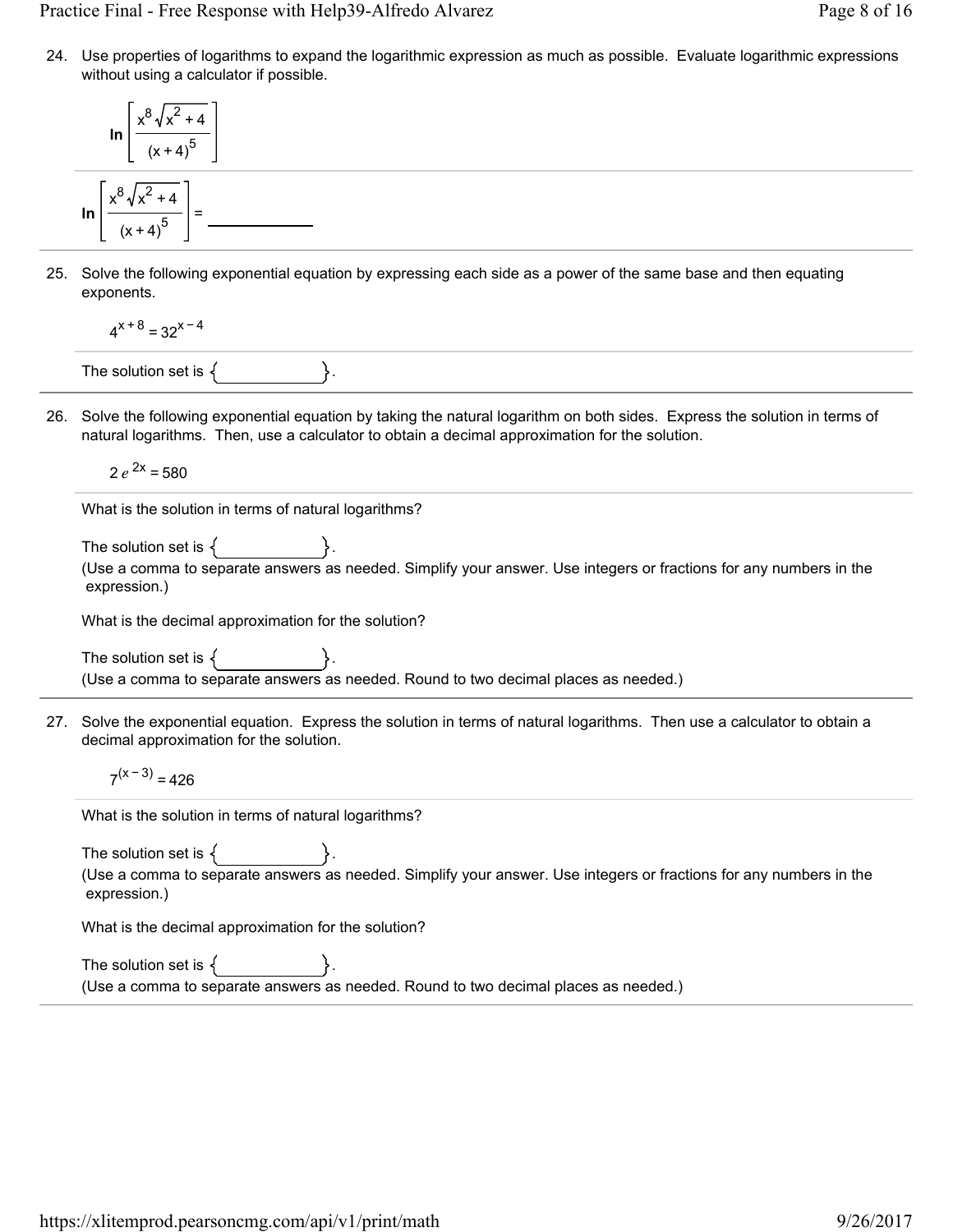Practice Final - Free Response with Help39-Alfredo Alvarez Page 9 of 16

28. Solve the logarithmic equation. Be sure to reject any value of x that is not in the domain of the original logarithmic expressions. Give an exact answer.

**log**  $_8$ x + **log**  $_8$ (7x − 1) = 1

Select the correct choice below and, if necessary, fill in the answer box to complete your choice.

- **A.** The solution set is  $\{$   $\}$ . (Type an exact answer in simplified form.)
- **B.** There is no solution.
- 29. Solve the logarithmic equation. Be sure to reject any value of x that is not in the domain of the original logarithmic expressions. Give the exact answer.

**log**  $_5(x + 119) + log_5(x - 1) = 4$ 

Select the correct choice below and, if necessary, fill in the answer box to complete your choice.

- $\bigcirc$  **A.** The solution set is  $\{$ . (Simplify your answer. Use a comma to separate answers as needed.)
- **B.** There is no solution.
- 30. Solve the logarithmic equation. Be sure to reject any value of x that is not in the domain of the original logarithmic expressions. Give the exact answer.

**log**  $_4$ (x + 10) − **log**  $_4$ (x − 5) = 2

Select the correct choice below and, if necessary, fill in the answer box to complete your choice.

- $\overline{O}$  **A.** The solution set is  $\{$ (Simplify your answer. Use a comma to separate answers as needed.)
- **B.** There is no solution.
- 31. Solve the logarithmic equation. Be sure to reject any value of x that is not in the domain of the original logarithmic expressions. Give the exact answer.

**log**  $x + \log(x + 2) = \log 15$ 

Select the correct choice below and, if necessary, fill in the answer box to complete your choice.

- $\overline{O}$  **A.** The solution set is  $\{$ (Simplify your answer. Use a comma to separate answers as needed.)
- **B.** There is no solution.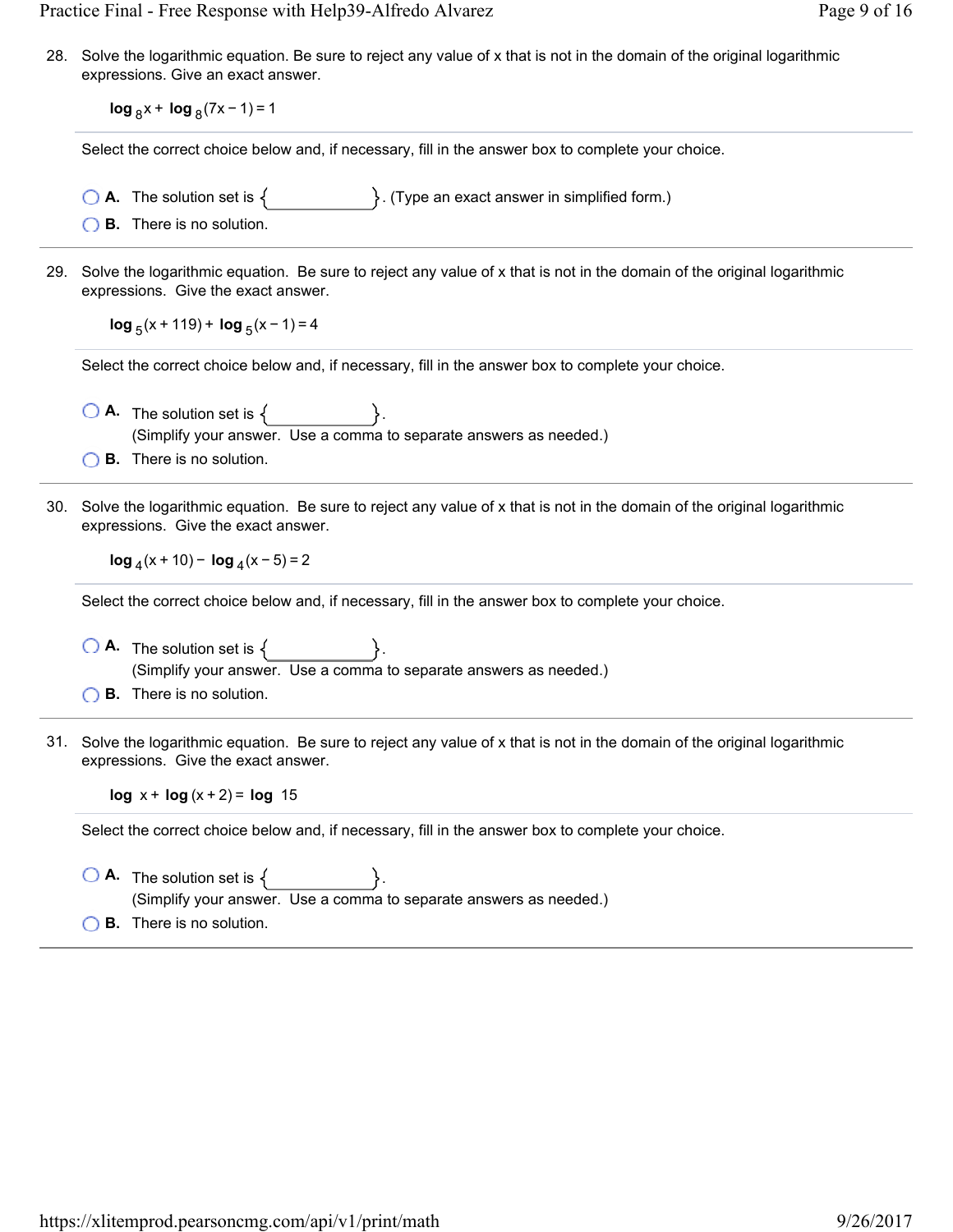32. Complete the table for a savings account subject to 4 compoundings yearly.

$$
\left[A = P\left(1 + \frac{r}{n}\right)^{nt}\right]
$$

| <b>Amounted</b> | Number of                  | <b>Annual Interest</b> | <b>Accumulated</b> | Time t    |
|-----------------|----------------------------|------------------------|--------------------|-----------|
| <b>Invested</b> | <b>Compounding Periods</b> | Rate                   | <b>Amount</b>      | lin Years |
| \$14,000        |                            | 7%                     | \$18,000           |           |

Let A represent the accumulated amount, P the amount invested, n the number of compounding periods, r the annual interest rate, and t the time. Find the time, t.

 $t =$  years

(Do not round until the final answer. Then round to one decimal place as needed.)

33. Complete the table for a savings account subject to continuous compounding.

$$
(A = P e^{rt})
$$

| Amount<br>Invested | Rate<br>Interest<br>lAnnual | IAccumulated Amount | vears<br>l ime<br>ın |
|--------------------|-----------------------------|---------------------|----------------------|
| \$9500             | $1\%$                       | \$19,000            |                      |

Let A represent the accumulated amount, P the amount invested, r the annual interest rate, and t the time. Find the time, t.

t  $\approx$  years (Round to one decimal place as needed.)

34. Solve the given system of equations.

 $x + y + 6z = 14$  $x + y + 2z = 6$  $x - 2y + 5z = 15$ 

Select the correct choice below and fill in any answer boxes within your choice.

**A.** There is one solution. The solution set is  $\{(\begin{array}{ccc} , & , & , & \end{array} \right) \}$ . (Simplify your answers.)

**B.** There are infinitely many solutions.

**C.** There is no solution.

35.

Find the indicated sum.

$$
\sum_{i=1}^{5} i(i+5)
$$

$$
\sum_{i=1}^{5} i(i+5) =
$$
 (Simplify your answer.)

36. Use the Binomial Theorem to expand the binomial and express the result in simplified form.

$$
\frac{(7x+y)^3}{(7x+y)^3} =
$$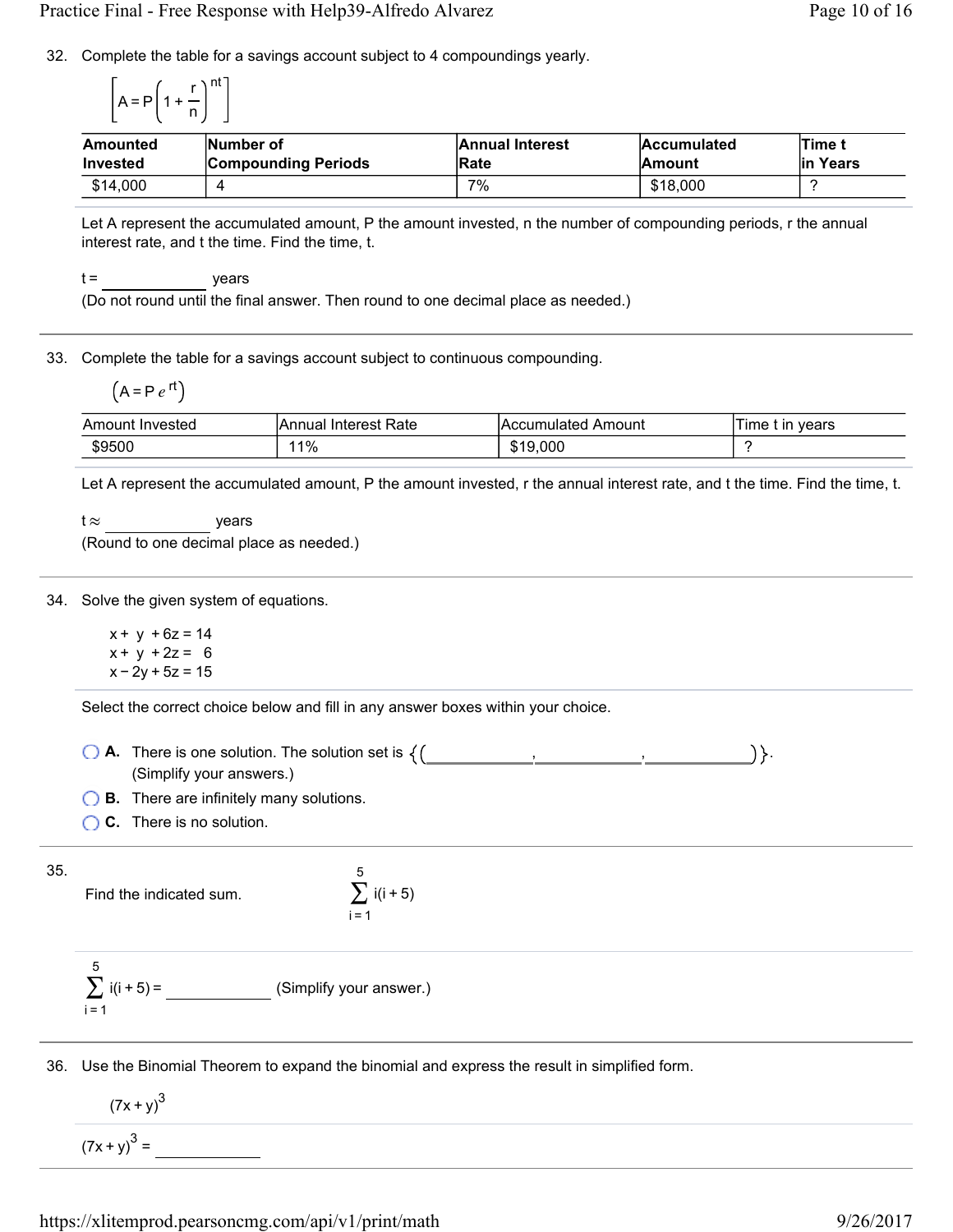Practice Final - Free Response with Help39-Alfredo Alvarez Page 11 of 16

37. Use the binomial theorem to expand the binomial.

 $(5x - 3)^3$  $(5x-3)^3$  = (Simplify your answer.)

38. Write the first three terms of the binomial expansion, expressing the result in simplified form.

 $(x + 4)^9$ 

The first three terms of the binomial expansion are  $\sim$ (Simplify your answer.)

39. Write the first three terms in the binomial expansion, expressing the result in simplified form.

 $(x - 3y)^7$ 

Term 1 is  $\frac{1}{1}$ .

Term 2 is  $\frac{1}{2}$ .

Term 3 is  $\frac{1}{2}$ .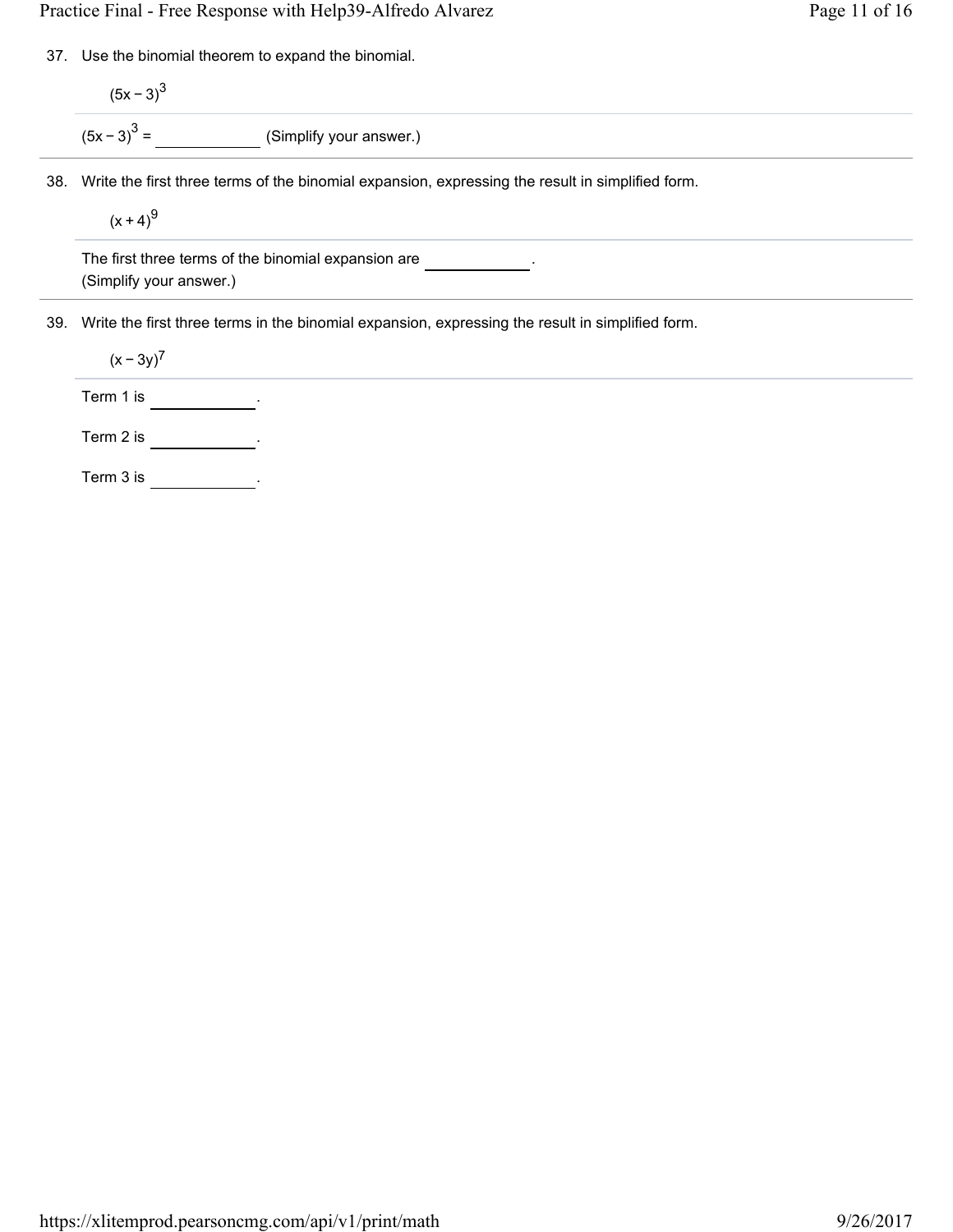| $1. -\frac{7}{5},6$                                                                                                                                                                       |
|-------------------------------------------------------------------------------------------------------------------------------------------------------------------------------------------|
| $2. -2, -3$                                                                                                                                                                               |
| 3. $1 + 2i$ , $1 - 2i$                                                                                                                                                                    |
| $\}$ .(Use a comma to separate answers as needed.)<br>4. A. The solution set is $\{$<br>9                                                                                                 |
| 5.<br>A.<br>( $-\infty,0]\cup\{3\}$                                                                                                                                                       |
| 6.<br>D.<br>$(-\infty,\infty)$                                                                                                                                                            |
| $7.2x + h - 2$                                                                                                                                                                            |
| 8. $(-\infty, 8]$                                                                                                                                                                         |
| 9. $2x^2$ – 17x + 30<br>$(-\infty,\infty)$<br>$2x^2 - 19x + 42$<br>( – $\infty, \infty$ )<br>$2x^3 - 30x^2 + 144x - 216$<br>$(-\infty,\infty)$<br>$2x - 6$<br>$(-\infty,6)\cup(6,\infty)$ |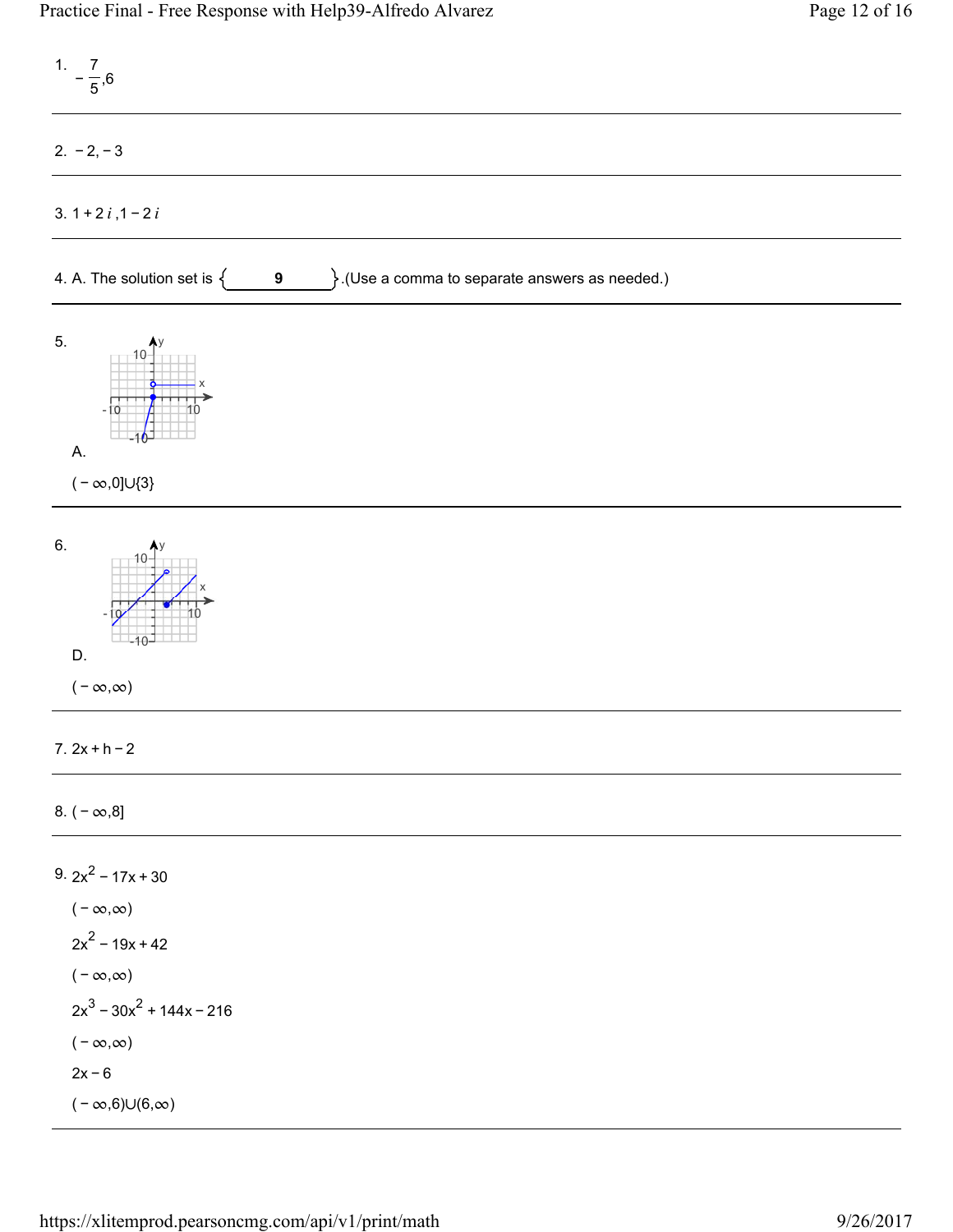Practice Final - Free Response with Help39-Alfredo Alvarez Page 13 of 16

10.  $-3x^2 - x - 2$  $3x^2 - 25x + 58$ − 32 10

11. 5

12. (7,6)

13.  $(x + 3)^2 + (y + 2)^2 = 25$ 



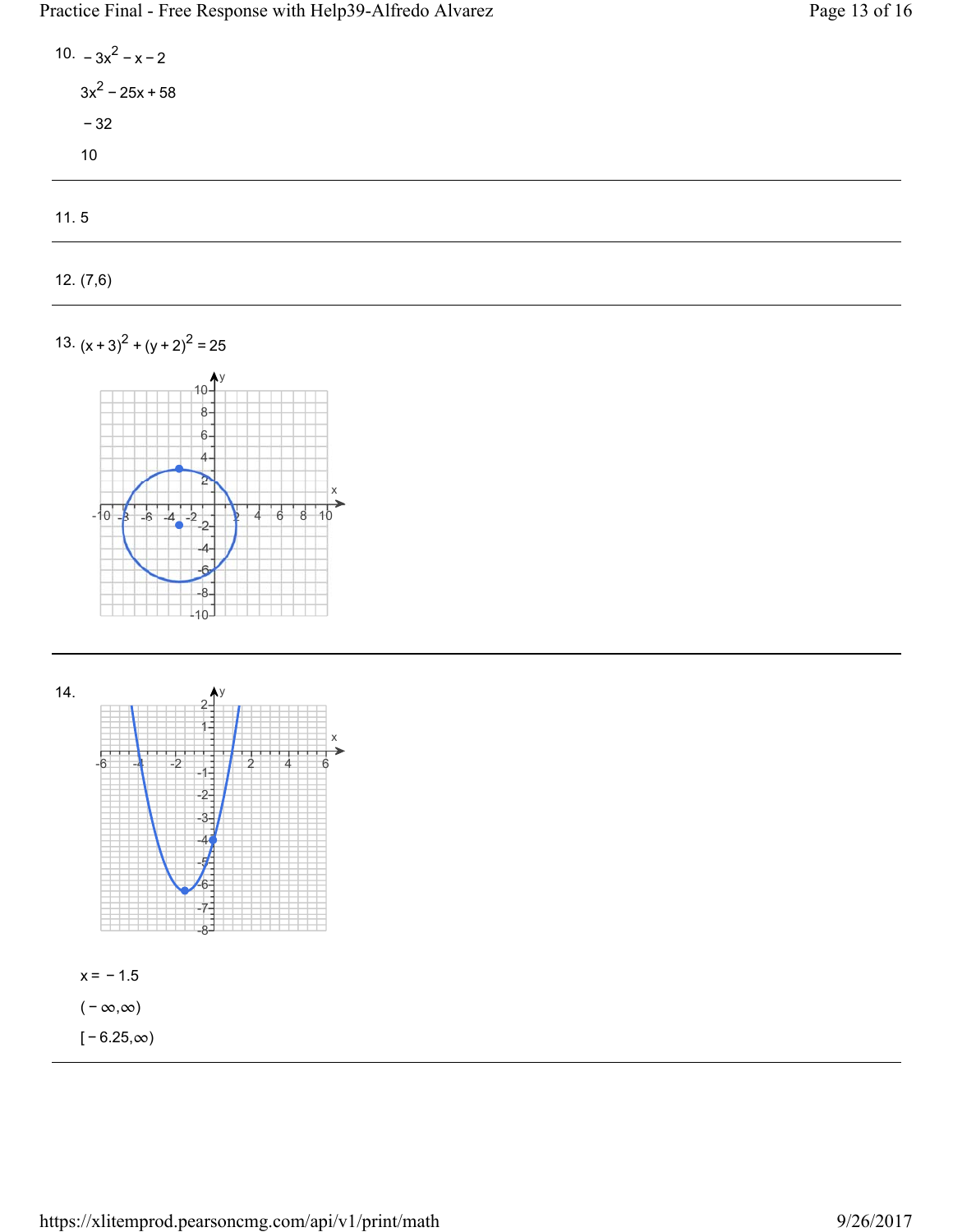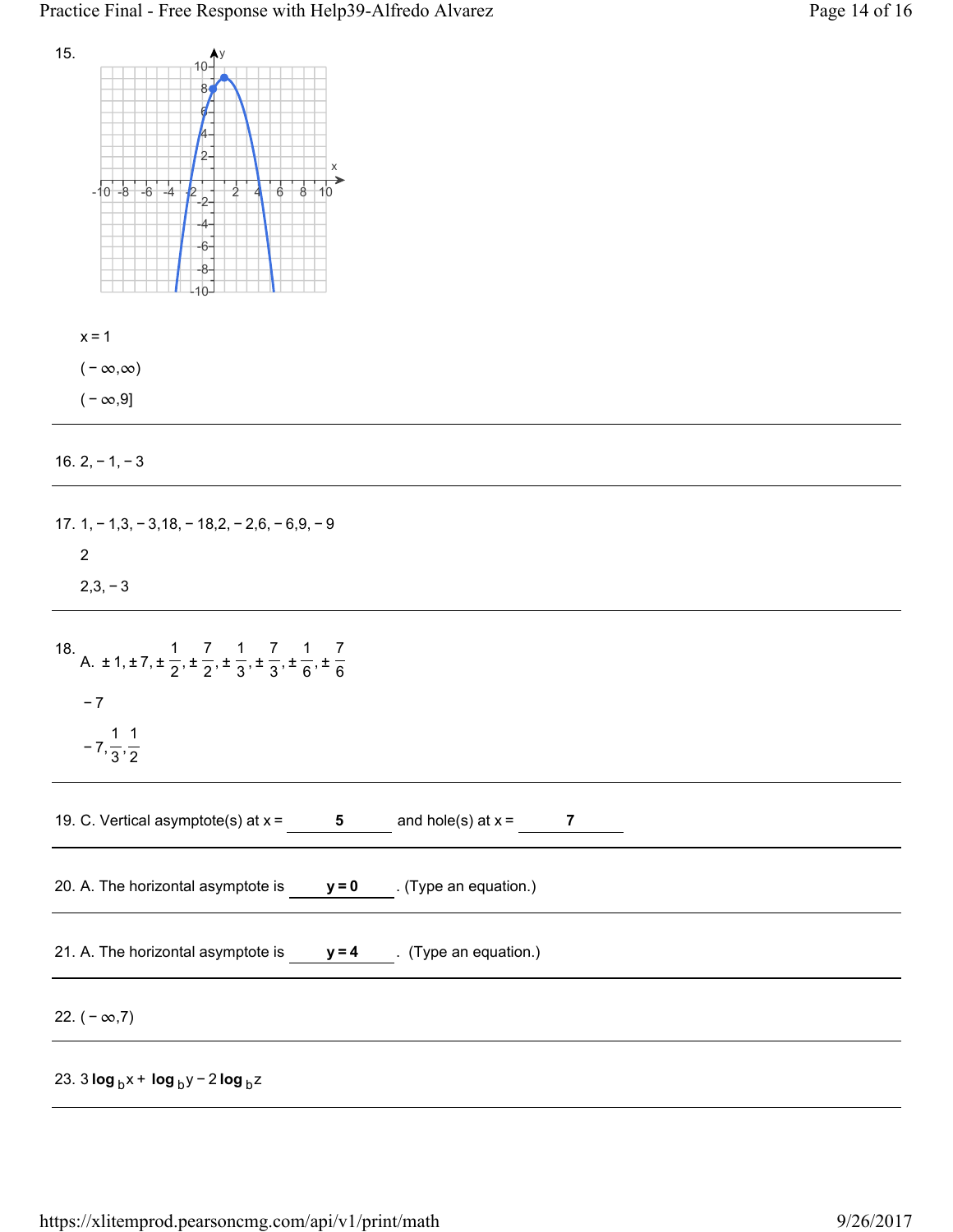| 24. 8 ln x + $\frac{1}{2}$ ln $(x^2 + 4) - 5$ ln $(x + 4)$                                                                                                  |
|-------------------------------------------------------------------------------------------------------------------------------------------------------------|
| 25.12                                                                                                                                                       |
| 26. In 290<br>$2^{\circ}$                                                                                                                                   |
| 2.83                                                                                                                                                        |
| 27. $\frac{\ln 426}{\ln 7} + 3$<br>6.11                                                                                                                     |
|                                                                                                                                                             |
| $\frac{8}{7}$<br> <br>  . (Type an exact answer in simplified form.)<br>28. A. The solution set is $\Big\{$                                                 |
| 29. A. The solution set is $\left\{\n\begin{array}{c}\n6\n\end{array}\n\right\}$ . (Simplify your answer. Use a comma to separate answers as needed.)       |
| 30. A. The solution set is $\{ 6 \}$ . (Simplify your answer. Use a comma to separate answers as needed.)                                                   |
| 31. A. The solution set is $\{$ 3 $\}$ . (Simplify your answer. Use a comma to separate answers as needed.)                                                 |
| 32.3.6                                                                                                                                                      |
| 33.6.3                                                                                                                                                      |
| 34. A.<br>There is one solution. The solution set is $\left\{ \begin{pmatrix} 3 & 1 \end{pmatrix}, -1, 2 \end{pmatrix} \right\}$ . (Simplify your answers.) |
| 35.130                                                                                                                                                      |
| $36.343x^{3} + 147x^{2}y + 21xy^{2} + y^{3}$                                                                                                                |
| $37.125x^3 - 225x^2 + 135x - 27$                                                                                                                            |
| 38. $x^9 + 36x^8 + 576x^7$                                                                                                                                  |